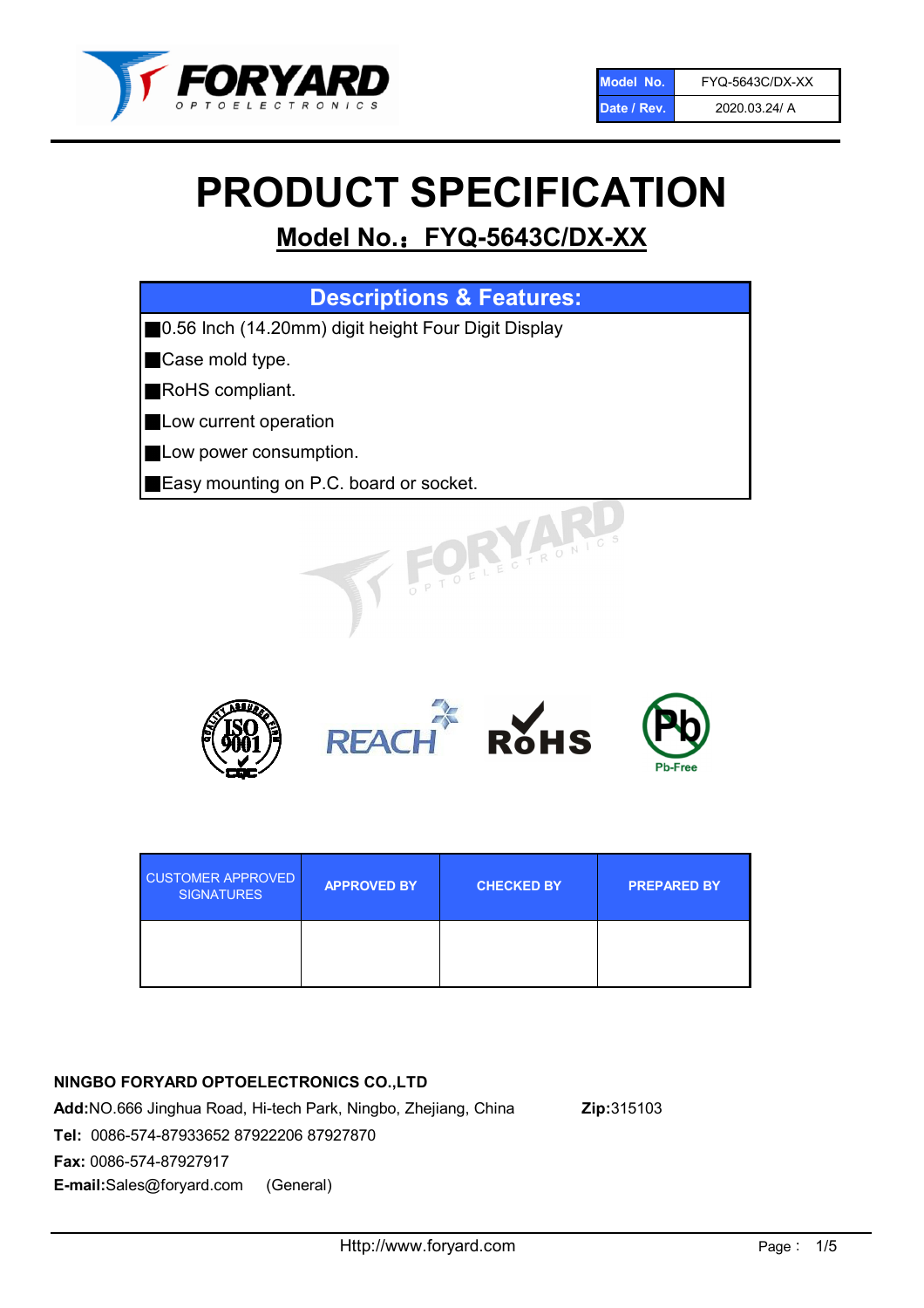

| Model No.   | FYQ-5643C/DX-XX |
|-------------|-----------------|
| Date / Rev. | 2020.03.24/ A   |

#### Model No.: FYQ-5643C/DX-XX

#### ■ -XX: REF Surface / Epoxy color

| Color<br><b>Number</b>      |               |                           |               |          |
|-----------------------------|---------------|---------------------------|---------------|----------|
| REF Surface Color   O White |               | I○ Black  ○ Grav          | $\circ$ Red   | IO Green |
| <b>Epoxy Color</b>          | ○ Water Clear | $\circ$ White $\circ$ Red | $\circ$ Green | Yellow   |

#### ■ Mechanical Dimensions





24<br>2 ΙŃ  $6.30 \pm 0.50$ 

Notes:

- 1. All pins are Φ0.50[.020]mm
- 2. Dimension in millimeter [inch], tolerance is ±0.25 [.010] and angle is ±1° unless otherwise noted.
- 3. Bending≤Length\*1%.
- 4.The specifications,characteristics and technical data described in the datasheet are subject to change without prior notice.
- 5.The drawing is different from the actual one, please refer to the sample.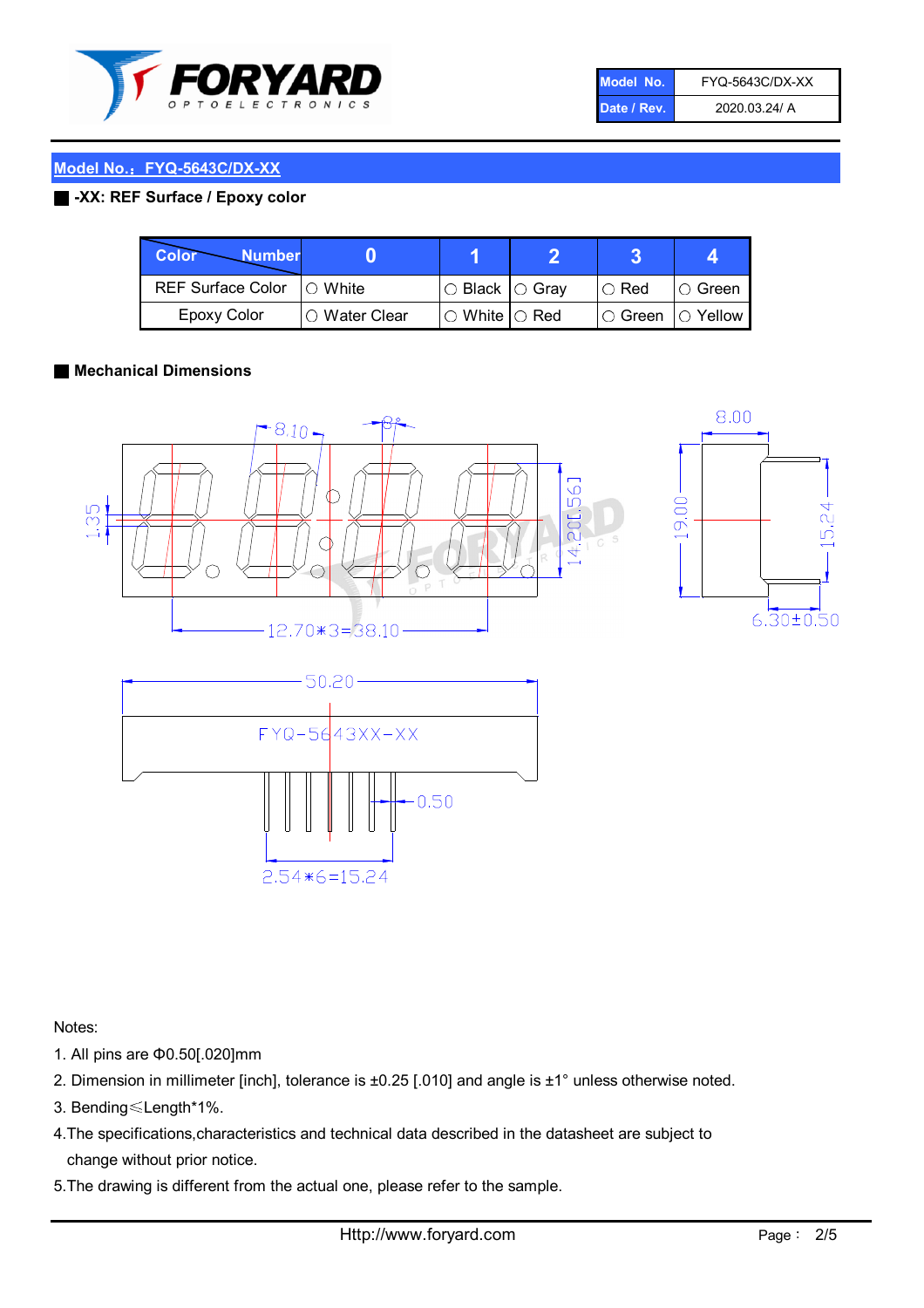

| Model No.   | <b>FYQ-5643C/DX-XX</b> |
|-------------|------------------------|
| Date / Rev. | 2020.03.24/ A          |

## Model No.: FYQ-5643C/DX-XX

# ■ All Light On Segments Feature & Pin Position





■ Internal Circuit Diagrams

FYQ-5643CX



Common Cathode

FYQ-5642BX

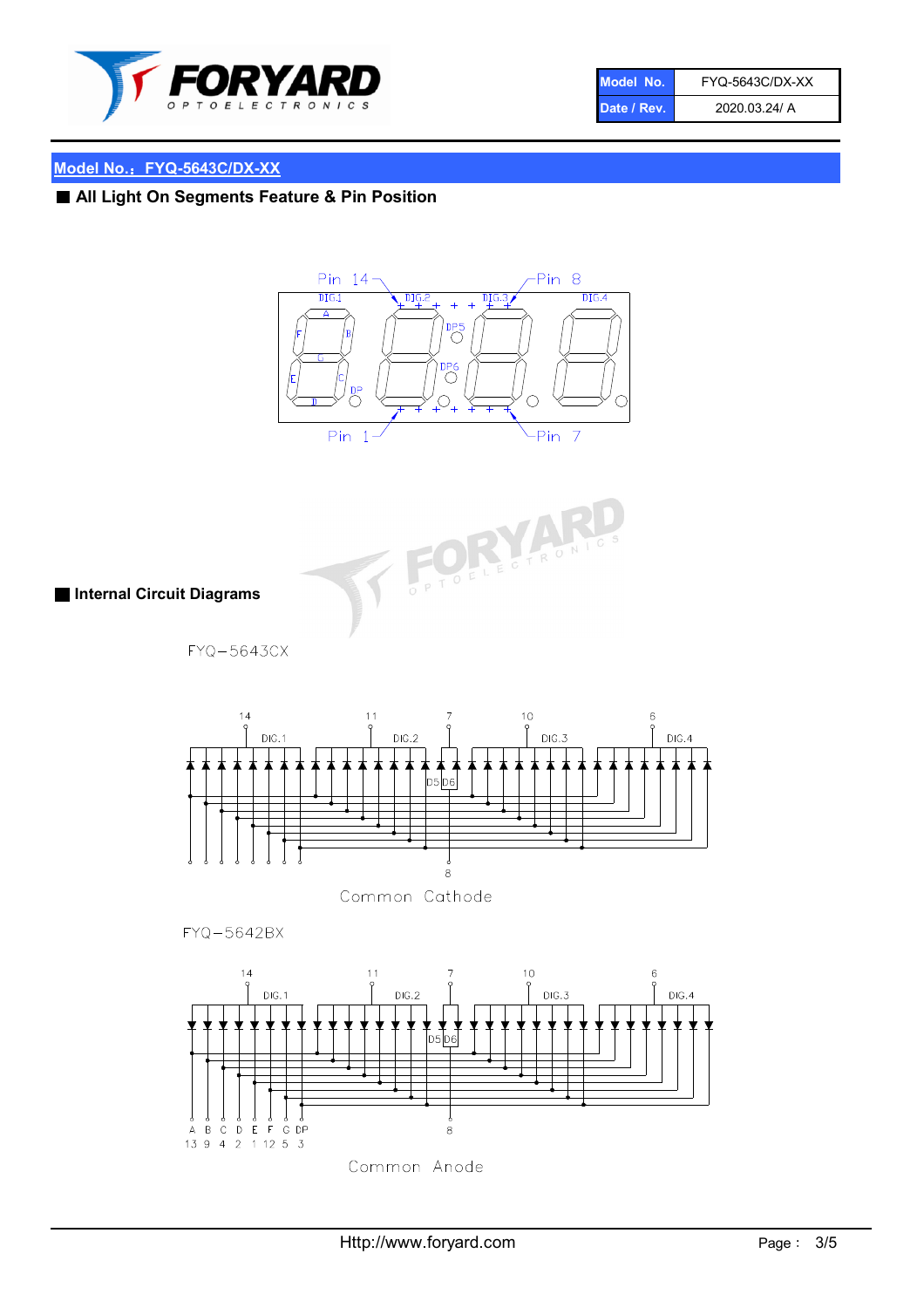

| Model No.   | FYQ-5643C/DX-XX |
|-------------|-----------------|
| Date / Rev. | 2020.03.24/ A   |

(Ta=25℃)

#### Model No.: FYQ-5643C/DX-XX

#### Absolute maximum

| solute maximum ratings       |               |                       |              |            | (Ta=25℃)    |
|------------------------------|---------------|-----------------------|--------------|------------|-------------|
| <b>Parameter</b>             | <b>Symbol</b> | <b>Test Condition</b> | <b>Value</b> |            |             |
|                              |               |                       | <b>Min</b>   | <b>Max</b> | <b>Unit</b> |
| Reverse Voltage              | VR            | $IR = 30$             | 5            |            |             |
| <b>Forward Current</b>       | IF            |                       |              | 30         | mA          |
| Power Dissipation            | Pd            |                       |              | 100        | mW          |
| <b>Pulse Current</b>         | Ipeak         | Duty=0.1mS,1KHz       |              | 150        | mA          |
| <b>Operating Temperature</b> | Topr          |                       | $-40$        | $+85$      | °C          |
| Storage Temperature          | Tstr          |                       | -40          | $+85$      | °C          |

#### ■ Electrical-Optical Characteristics

#### ● Color Code & Chip Characteristics:(Test Condition:IF=10mA)

Typ Max S | Hi $\textsf{Red}$  | AlGaInP | 660nm LE 20nm | 2.00 | 2.50 D | Super Red | AIGaAs/DH | 650nm | 20nm | 2.00 | 2.50 E | Orange | GaAsP | 625nm | 35nm | 2.00 | 2.50 A | Amber | GaAsP | 610nm | 35nm | 2.00 | 2.50 Y | Yellow | GaAsP | 590nm | 35nm | 2.00 | 2.50 G Yellow Green AIGaInP | 570nm | 10nm | 2.00 | 2.50 3.00 3.80 3.00 3.80 W | White | InGaN/GaN | X=0.29,Y=0.30 |CCT:9500K| 3.00 | 3.80 UHR Ultra Hi Red | AlGaInP | 640nm | 20nm | 2.00 | 2.50 UR | Ultra Red | AlGaInP | 635nm | 20nm | 2.00 | 2.50 UE Ultra Orange | AIGaInP | 625nm | 20nm | 2.00 | 2.50 UA Ultra Amber | AIGaInP | 610nm | 20nm | 2.00 | 2.50  $UV$  Ultra Yellow  $\vert$  AlGaInP  $\vert$  590nm  $\vert$  20nm  $\vert$  2.00  $\vert$  2.50  $\text{UG}$  Ultra Yellow Green | AIGaInP | 570nm | 30nm | 2.00 | 2.50 PG Pure Green | InGaN | 520nm | 36nm | 3.00 | 3.80 30nm 3.00 3.80 30nm 3.00 3.80 UW |Ultra White | InGaN/GaN | X=0.29,Y=0.30 |CCT:9500K| 3.00 | 3.80 40~85 60~120~180 40~70 Segment-to-Segment Luminous Intensity ratio(Iv-M) 1.5:1 610nm 9~20(mw) 350~450 470nm 120~180 120~180 Ultra Blue InGaN/GaN InGaN/GaN 9~20(mw) 20~50 280~600 570nm | 30nm | 2.00 | 2.50 | 20~60 470nm 590nm InGaN/GaN B Blue I InGaN 570nm | 10nm | 2.00 | 2.50 | 10~20 30~105 30~135 460nm 520nm Ultra brightness **AlGaInP** AlGaInP 60nm AlGaInP 640nm Peak Wave Length $(\lambda_{\rm P})$ UB 460nm 635nm AlGaInP AlGaInP AlGaInP InGaN/GaN AlGaInP 10~20 Luminous **Intensity** (Iv) Unit:mcd AlGainP 660nm GaAsP GaAsP AlGaAs/DH **Spectral** Line halfwidth (∆λ1/2) 10~20 Standard brightness Forward Voltage(VF) Unit:V 15~30 10~20 625nm GaAsP 590nm **Emitting Color Dice Material** 10~21 610nm

#### Note:

1.Luminous Intensity is based on the Foryard standards.

2.Pay attention about static for InGaN